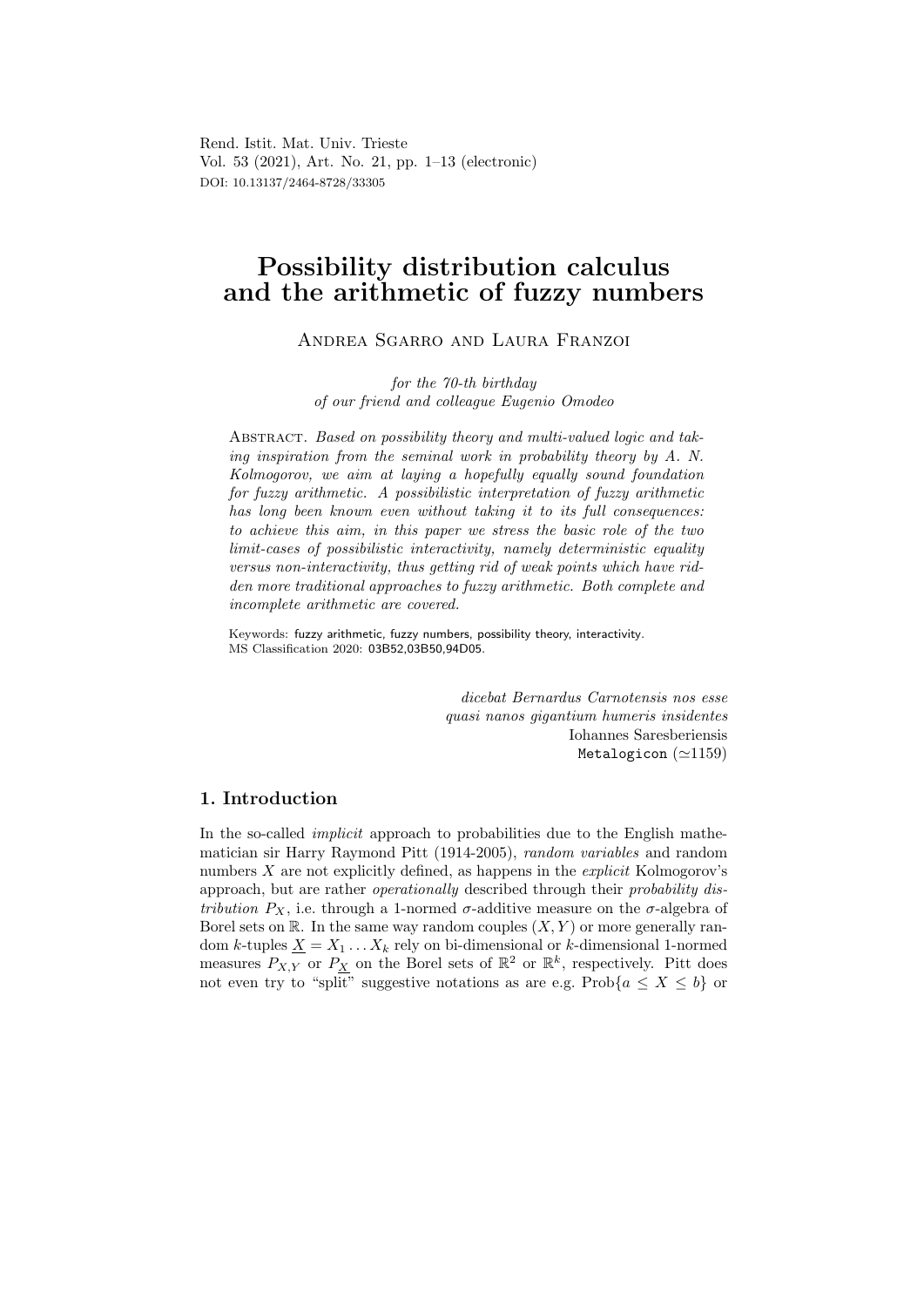Prob{ $a \leq X \leq b, c \leq Y \leq d$ } into their components, but simply sees them as inspiring synonyms for the measures (for the probabilities) of the corresponding interval A and the corresponding rectangle B, i.e. for  $P_X(A)$  and  $P_{X,Y}(B)$ , respectively. Needless to say, a *metatheorem* (actually, a quite obvious metatheorem) proves that a statement is true in the implicit approach if and only if it is true in the explicit approach: the two approaches, in a way, are "interchangeable".

Thinking of the quote of John of Salisbury and Bernard de Chartres, even if below we find it more convenient and expedient to mimic Pitt's approach, it is on the shoulders of the Russian giant Andrej N. Kolmogorov (1903-1987) that we shall stand to discuss from a vantage position the maxitive possibility distribution calculus, as opposed to the more traditional and mature *additive* probability distribution calculus.

In the final section we shall comment that *fuzzy arithmetic* has much to learn from what was done in probability starting from the letters exchanged by Blaise Pascal and Pierre de Fermat in 1654: possibility distribution calculus as covered in Sections 2 to 6 should only serve as a smooth transition tool, meant to cool down polemic reactions on side of the partisans of fuzzy arithmetic in its more traditional set-theoretic approach. Fair to say, it is precisely to fuzzy numbers and to a sound mathematical foundation for fuzzy arithmetic that this paper is devoted, even if we shall take our time and reach the point only in Section 6. We will go as far as claiming that old set-theoretic approaches to fuzzy arithmetic should be entirely relinquished in favor of an approach based directly on possibility theory.

Early interpretations of fuzzy arithmetic in a possibilistic key go back to as early as the 80's [3] and have continued following a more and more "radical" view [1, 2, 6, 7, 8, 9, 10, 11, 12, 13, 14, 19, 20]; based on this, we are now in a position to present a comprehensive and sound approach to fuzzy arithmetic and its underlying possibility distribution calculus, without any of the drawbacks and snags one was used to fight with; cf. Sections 5 and 6.

Even if ours is basically a position paper, the Pitt-like approach to possibilistic arithmetic, and so to fuzzy arithmetic, is here presented for the first time in a systematic and all-inclusive way, underlying its generality and simplicity: actually, it is precisely trying to speed up computations, as we did in  $[6, 8, 9, 10, 11, 19, 20]$ , that we were led to deepen the theoretic approach which is here presented; cf. the concluding section.

In Sections 2 to 5 terms as are fuzzy number or fuzzy arithmetic will be avoided. They will be explicitly used only in Section 6, once we possess all the possibilistic tools which are needed.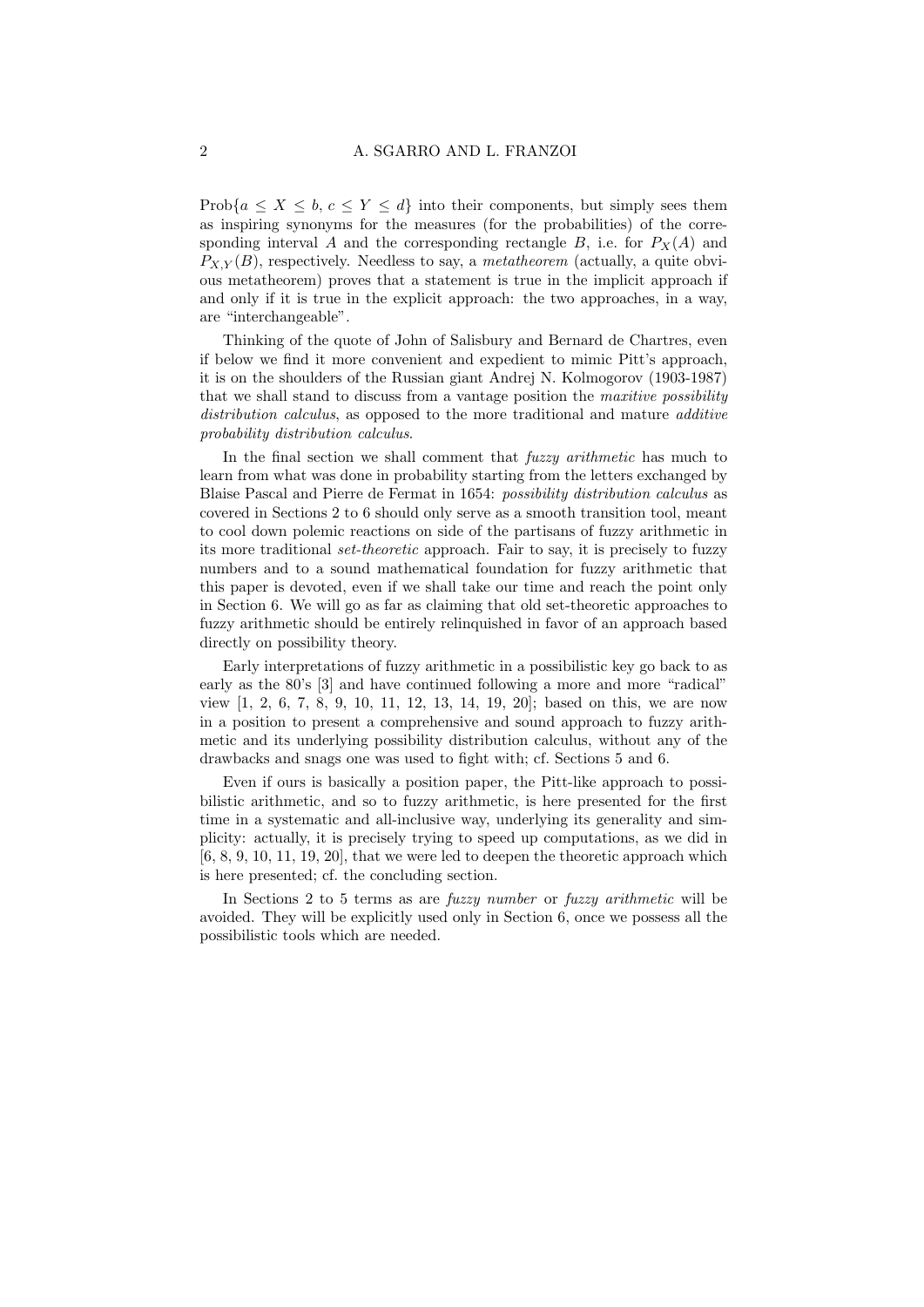#### 2. A Pitt-like approach to possibility numbers

A possibility number X or more compactly a  $\Pi$ -number X is implicitly defined through its *possibility distribution*  $\Pi_X$  on the subsets of R. In its turn a possibility distribution  $\Pi = \Pi_X$  on  $\mathbb R$  is defined by a non-negative possibility distribution function  $f_X(x) : \mathbb{R} \to [0,1]$  with the single normality constraint that the equation  $f_X(x) = 1$  should have at least one solution (cf. however Section 3); the more specific notation  $\Pi_X$  is used beside the generic one  $\Pi$  to stress which Π-number is involved. For any subset A of  $\mathbb R$  one sets

$$
\Pi(A) = \Pi_X(A) = \text{Poss}\{X \in A\} \doteq \sup_{x \in A} f_X(x),
$$

where  $\dot{=}$  means "equal by definition". Notice that one has  $f_X(x) = \text{Poss}\{X =$  $x$ , unlike what happens with probability distribution functions.

An observation: we will not discuss the meaning of possibilities, their "philosophy", for which we refer e.g. to [4, 18, 15], but rather their mathematical or "technical" maxitive structure. We acknowledge that "possibility" is quite a committal term, possibility theory being a deep and relevant chapter of multivalued logics.

A further observation: the reader might object that our definitions are too loose and generous: an *event* is any subset of  $\mathbb{R}$  and the distribution function might be quite pathological. The reason is that suprema (generalized maxima), unlike generalized sums (Radon-Nikodym integrals), are quite user-friendly and do not bring about any mathematical snag (devoted mathematicians might add: "unfortunately"). We will be as general as possible, quite conscious that in practice only very special subsets and very special distributions functions will be needed, and that relevant theorems might require to impose restrictions on subsets and on distribution functions.

As an example, we will not rule out the vacuous (uninformative) distribution functions  $f_X(x) = 1, x \in \mathbb{R}$ , which is the analogue of the uniform probability function, with the non-trivial observation that uniform probability functions are defined e.g. on intervals, while a uniform probability on the whole of R breaks the usual  $\sigma$ -additive frame and is allowed only in the very special finitely additive frame of subjectivist probability theorists as was Bruno de Finetti (1906-1985). While uniform probability distributions are meant to code total uncertainty, uniform possibility distributions are meant to code total ignorance, a distinction which is quite familiar in evidence theory [21] from which the term "vacuous" is derived.

Further examples, made thinking directly of fuzzy arithmetic, are Π-intervals  $(u, a, b, v)$  with  $u < a < b < v$ , where the possibility distribution function is 0 outside [u, v], grows linearly from 0 to 1 on [u, a], remains equal to 1 on [a, b] and decreases linearly from 1 to 0 on  $[b, v]$ . Limit cases thereof are II-triangles  $(u, a = b, v)$  when  $a = b$ , and crisp numbers r when  $u = a = b = v \div r$ ,  $f(r) = 1$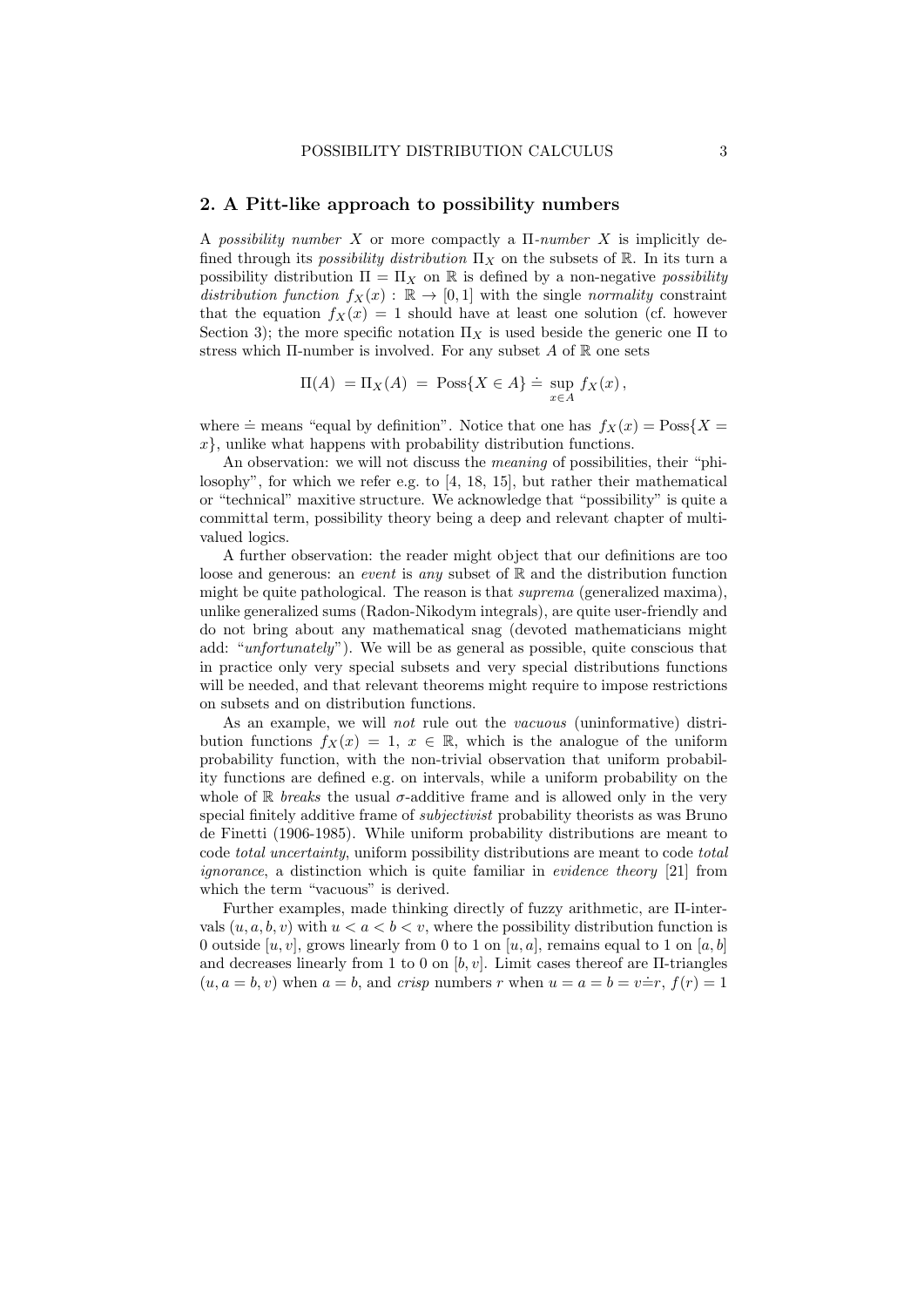and  $f(x) = 0$  for  $x \neq r$ . Crisp numbers (usual real numbers) are at the other extreme of the vacuous number, crisp knowledge (no ignorance) versus total ignorance.

We move to possibilistic  $k$ -tuples  $X$  and their distribution functions

$$
f_{\underline{X}}(x_1,\ldots,x_k): \mathbb{R}^k \to [0,1].
$$

Actually, to make our point, it will be enough to deal with *couples*  $(X, Y)$ whose distribution functions  $f_{X,Y}(x, y)$  have domain  $\mathbb{R}^2$  and such that for at least one couple  $(\xi, \zeta) \in \mathbb{R}^2$  one has  $f_{X,Y}(\xi, \zeta) = 1$ . Starting from a joint (bidimensional) possibility distribution function  $f_{X,Y}(x, y)$  one may derive the two corresponding marginal (1-dimensional) distribution functions  $f_X(x)$  and  $f_Y(y)$ :

$$
f_X(x) = \text{Poss}\{X = x\} = \text{Poss}\{X = x, Y \in \mathbb{R}\} \doteq \sup_{y \in \mathbb{R}} f_{X,Y}(x, y)
$$

and the analogue for  $\Pi_V$ . These definitions are in accordance with the maxitive nature of possibilities and remind one of marginalization in probability theory, additive rather than maxitive.

In the other direction, one might start from the two marginals for X and Y and "stick" them together to obtain an admissible joint distribution which would give back the two marginals one had started with. One convenient way to do this is to use a ⊤-norm (to be read tee-norm), i.e. an "abstract" logical conjunction (e.g., see [4, 11, 12, 15, 18, 20])  $x\overline{\tau}y$ , where the two logical values  $(x, y)$  belong to the unit square  $[0 \le x \le 1, 0 \le y \le 1]$ , 0=false, 1= true.

We shortly recall that ⊤-norms are defined by axioms which impose commutativity  $x\top y = y\top x$ , associativity  $(x\top y)\top z = x\top (y\top z)$  and monotony:  $y \leq z$  implies  $x \top y \leq x \top z$ , with 1 as  $\top$ -identity element  $x \top 1 = x$ ; by using monotony with respect to the ⊤-identity element  $1 \geq x$  one soon proves that 0 is a nullific for  $\top$ , i.e.,  $x\top 0 = 0$ . The negation is simply  $\overline{x} = 1 - x$ . By resorting to one of the two De Morgan rules one can soon derive a dual ⊤-conorm  $x\bot y = \overline{\overline{x} \top y}$ , i.e. an abstract disjunction; we recall that the axioms for  $\top$ -conorms are the same as for ⊤-norms, save that the ⊤-identity element is 0 and so the  $\perp$ 's nullific is 1, i.e.,  $x \perp 1 = 1$ .

Sticking together two marginals by use of a ⊤-norm, as soon checked, defines an admissible joint distribution. No doubt, the most popular norms are:

- standard:  $x\top y = \min[x, y] \dot{=} x \wedge y, x \bot y = \max[x, y] \dot{=} x \vee y$ ,
- Lukasiewicz:  $x \top y = \max[0, x + y 1], x \bot y = \min[1, x + y],$
- probabilistic:  $x\top y = x \cdot y$ ,  $x \bot y = x + y x \cdot y$ .

The standard norms are those most used in fuzzy logic as made popular by Lotfi A. Zadeh (1921-2017).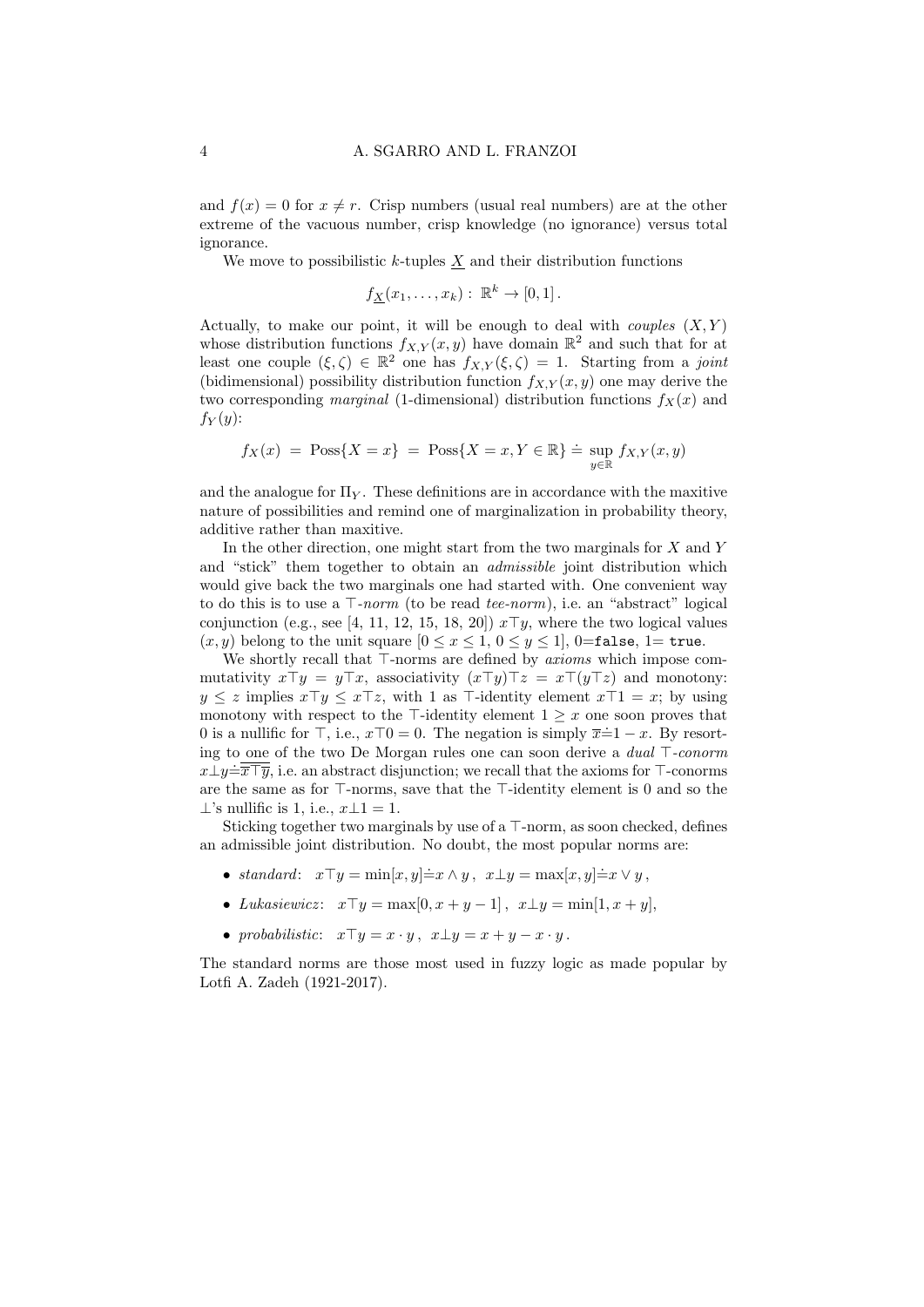Using the definitions of the two marginal distributions  $\Pi_X$  and  $\Pi_Y$  derived from the joint distribution  $\Pi_{X,Y}$  one soon proves that, whatever the event A, one has  $\Pi_{X,Y}(A) \leq [\Pi_X \wedge \Pi_Y](A)$ , that is, in terms of possibility distribution functions, whatever the couple  $(x, y) \in \mathbb{R}^2$ :

$$
f_{X,Y}(x,y) \leq f_X(x) \wedge f_Y(y) = \min \left[ \sup_{y \in \mathbb{R}} f_{X,Y}(x,y), \sup_{x \in \mathbb{R}} f_{X,Y}(x,y) \right].
$$

Thus, to maximize joint possibilities one should use the standard ⊤-norm based on minima. This fact, cf. e.g. [4, 15, 18], has lead possibility theorists to define non-interactivity, which is meant to be the appropriate possibilistic analogue of probabilistic independence, precisely by means of the standard ⊤-norm: two Π-numbers X and Y are non-interactive when  $f_{X,Y}(x, y) = \min[f_X(x), f_Y(y)].$ Unsurprisingly, non-interactivity will play a basic role in what follows; observe that the product of probabilistic independence has been replaced by the minimum of possibilistic non-interactivity.

Another basic way exists to stick together two marginals, limited to the case when the two II-numbers X and Y are *equidistributed*, i.e. when  $f_X(x) =$  $f_Y(x)$  for all  $x \in \mathbb{R}$ . We are thinking of *deterministic equality*, where one sets  $f_{X,Y}(x, x) = f_X(x) = f_Y(x)$ , else  $f_{X,Y}(x, y) = 0$ .

We stress that one should carefully distinguish between equidistribution  $X \approx Y$  i.e.  $f_X(x) = f_Y(x)$  and deterministic equality  $X = Y$ ; only in the latter case X and Y are the *same*  $\Pi$ -number and the two symbols X and Y are synonyms (one of the two might be disposed of). Two equidistributed numbers X and Y may be interactive in an infinite variety of ways (unless at least one of the two is a crisp number), going from deterministic equality, indeed a tight form of interactivity, to non-interactivity, when there is no "exchange of information" between them. This observation may sound trivial to probability theorists, but unfortunately it is not always so in the traditional set-theoretic approach to fuzzy arithmetic; cf. our comments in Section 6.

## 3. A detour to incomplete distributions

One might consider also possibility distribution functions which are incomplete or sub-normal, i.e. for which  $\sup_{x\in\mathbb{R}} f(x)$  might be strictly less than 1. Unlike incomplete probabilities, an odd notion indeed, incomplete possibilities do pop up in important contexts as is fuzzy control, as based on the fuzzy extension of the logical syllogism called modus ponens: the reader is referred e.g. to [4, 15, 18] for an exhaustive discussion; however, to facilitate self-readability, we have provided the Remark below.

A limit-case of incomplete distributions is the all-0 distribution function; in fuzzy control, such an unpleasant mathematical object is obtained when the logical premise and the logical implication are at contradiction with one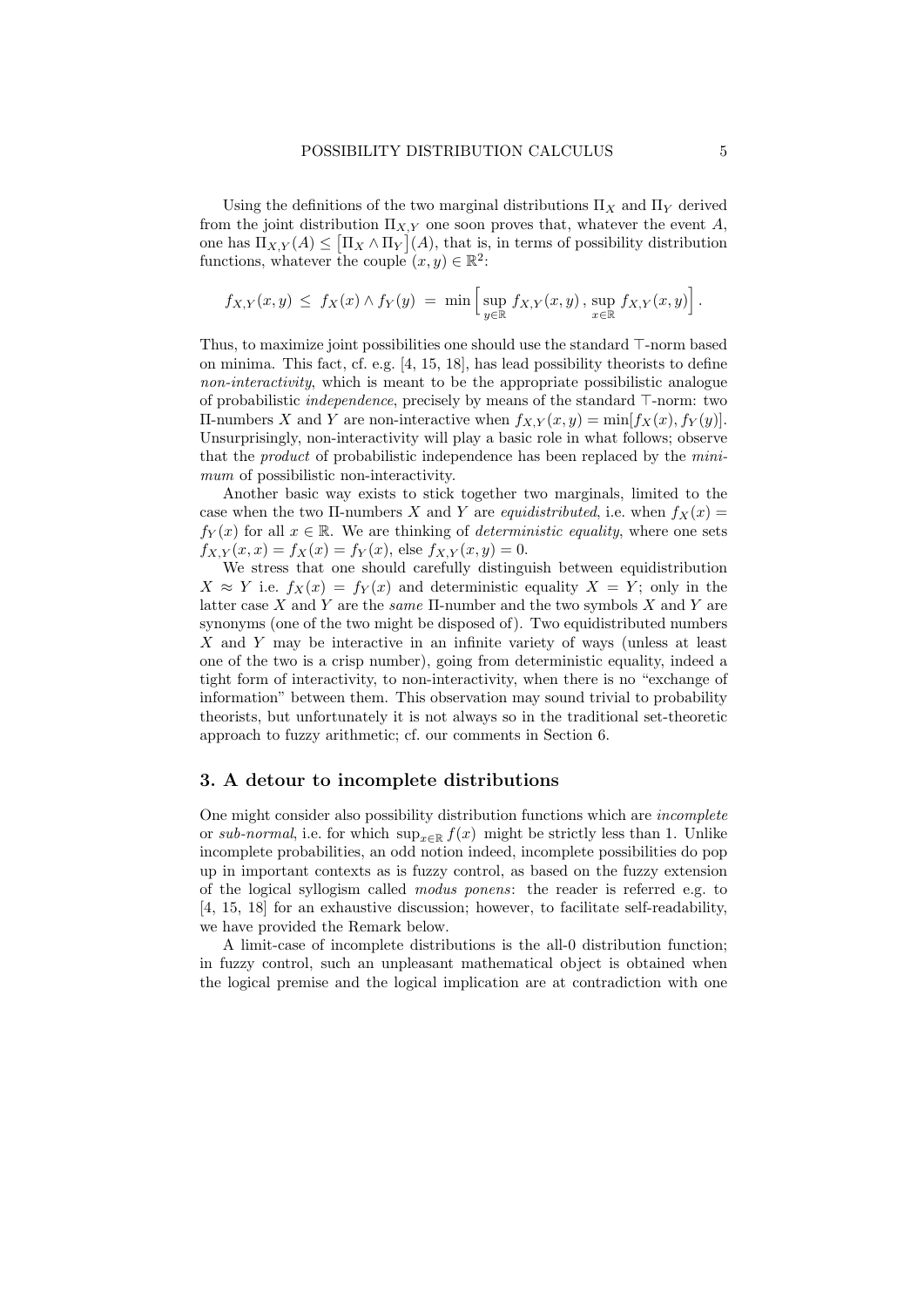another, cf. Remark 3.1. So, while the vacuous (all-1 and so complete) distribution describes total ignorance, cf. Section 2, one might be tempted to go as far as claiming that the all-0 distribution is an adequate description of a totally self-contradictory state of knowledge about the possibilistic quantity  $X$ . Managing contradiction in logic is a hard nut, indeed: once again, however, we notice that similar situations are found in evidence theory [21], where they have been amply discussed and commented upon. As for the link between incompleteness and the representation of logical contradiction in evidence theory, cf. [22].

REMARK 3.1 (Incompleteness). In modus ponens, or rather in its fuzzy extension which we shall shortly cover "adapting" it to the possibilistic terminology used so far in this paper, one has two possibilistic quantities  $X$  and  $Y$ .  $X \sim f_X(x)$  which is well-known, the *premise* of the syllogism, and  $Y \sim q_Y(y)$ which is unknown, to be computed in the *conclusion* (the symbol  $\sim$  refers here to the respective distribution functions). One has also the inference rule: "were  $X \sim \phi_X(x)$  then one would have  $Y \sim \psi_Y(y)$ " (the two "hypothetical" distributions  $\phi_X(x)$  and  $\psi_Y(y)$  are known and can be used in calculations):

- premise:  $X \sim f_X(x)$
- *inference rule:* if  $X \sim \phi_X(x)$  then  $Y \sim \psi_Y(y)$
- conclusion:  $Y \sim g_Y(y)$  to be computed

The logical operations are those standard in fuzzy logic, maximum for disjunction  $x \vee y$ , minimum  $x \wedge y$  for conjunction and implication (we are using the so-called Mamdani implication as is standard in fuzzy control, cf. e.g. [4, 15, 18]; x and y are two logical values in the interval [0,1]; as is usual, the symbols  $\vee$ and ∧ are "double-use", both logical and numerical). Computations show that

$$
g_Y(y) = \psi_Y(y) \wedge \sup_{x \in \mathbb{R}} \left[ f_X(x) \wedge \phi_X(x) \right]
$$

Even if the three distributions one starts with are complete, the resulting distribution  $g_Y(y)$  is not complete unless the supremum is equal to 1, i.e. unless  $\xi$  exists such that  $f_X(\xi) \wedge \phi_X(\xi) = 1$ , a case which fuzzy logicians and fuzzycontrol people consider scarcely interesting and rarely met in applications (in this case one would have  $g_Y(y) = \psi_Y(y)$ . Even more rarely met in applications is the case when the supremum is 0 because the two X-supports, the one in the premise and the other in the inference rule, are disjoint: in such an unfortunate situation of conflicting distributions one would have an all-0 distribution function for Y in the conclusion.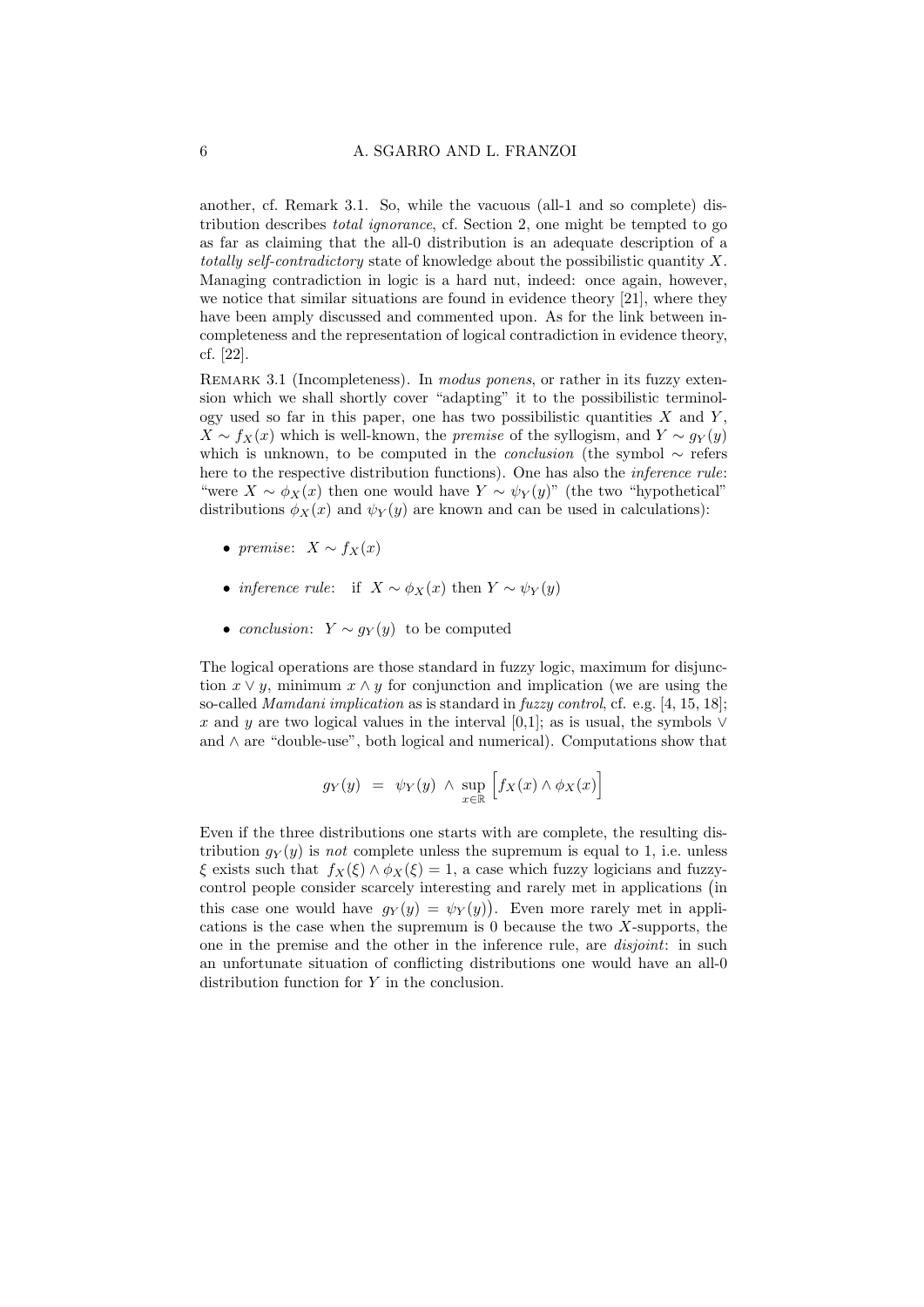#### 4. Possibility distribution calculus

We deal with deterministic functions of  $\Pi$ -numbers  $Z = \phi(X)$  and with deterministic functions of a  $\Pi$ -couple, i.e. with binary operations  $Z = X \circ Y$ , where  $\circ$ denotes a generic binary function,  $x \circ y = \Phi(x, y)$ . Below, probability theorists will readily recognize what one does in probability distribution calculus.

It will be enough to be able to compute the distribution functions  $f_Z =$  $f_{\phi(X)}$  and  $f_Z = f_{X \circ Y}$  starting from  $f_X(x)$  and  $f_Y(y)$ . Mimicking what we already did when marginalizing, one has:

$$
f_Z(z) = \text{Poss}\{Z = z\} = \text{Poss}\{\phi(X) = z\} = \sup_{x:\phi(x)=z} f_X(x)
$$

and

$$
f_Z(z) = \text{Poss}\{Z = z\} = \text{Poss}\{X \circ Y = z\} = \sup_{x,y: x \circ y = z} f_{X,Y}(x, y),
$$

where we set, as it should be,  $f_Z(z) = 0$  when the minimization set where one takes the supremum is void.

Generalizing to the case of a  $k$ -argument deterministic function

$$
Z = \phi(X_1, \ldots, X_k), \ k \ge 1,
$$

where the possibilistic k-tuple  $(X_1, \ldots, X_k)$  is defined by the possibility distribution function  $f_{X_1,...,X_k}(x_1,...,x_k)$ , one has:

$$
f_Z(z) = \text{Poss}\{Z = z\} = \sup_{x_1, \dots, x_k: \phi(x_1, \dots, x_k) = z} f_{X_1, \dots, X_k}(x_1, \dots, x_k),
$$

with the by now usual convention  $f_Z(z) = 0$  when the minimization set is void.

The additive mathematics of measure theory is more complicated than the often unassuming mathematics of suprema, indeed; actually, convenient tools could be developed to shorten calculations, the most relevant being possibly irrelevance first introduced in [19] and then used in [6, 7, 8, 20]. We shall shortly mention this tool in the last Section, Remark 6.1.

We stress that completeness was *never* used in this section 4; on the other hand, as soon checked, if one starts with complete distributions, completeness of the resulting distributions is ensured.

### 5. Montecatini lemma

Lemma 5.1 (Montecatini lemma [20]). The equality

$$
f(x_1,\ldots,x_n)=g(x_1,\ldots,x_n)
$$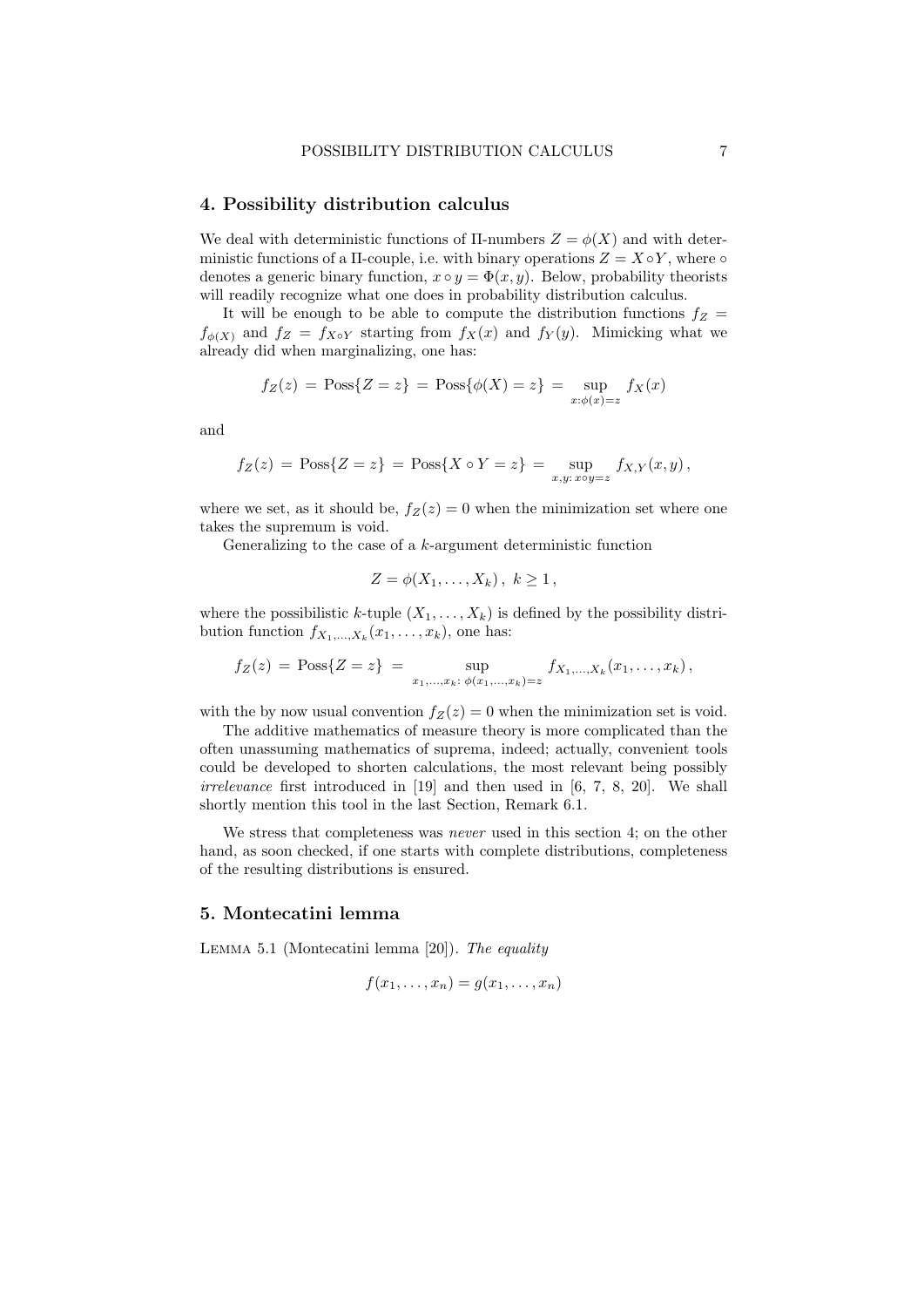is an identity for crisp numbers if and only if the two possibilistic quantities  $Z_1 \dot{=} f(X_1, \ldots, X_n)$  and  $Z_2 \dot{=} g(X_1, \ldots, X_n)$  are deterministically equal whatever the joint distribution of  $X_1, \ldots, X_n$ .

E.g., since  $x(y + z) = xy + xz$  for any crisp numbers x, y and z, one has  $X(Y + Z) = XY + XZ$  for any possibilistic quantities X, Y and Z, whatever their joint distribution. Since  $\log xy = \log x + \log y$  for positive x and y one has  $\log XY = \log X + \log Y$  for any possibilistic quantities X and Y whatever their joint distribution with positive support.

Proving the lemma is trivial in both directions. To prove the equidistribution of  $Z_1$  and  $Z_2$  just observe that one is taking the supremum of the same function over two sets,  $\{x : f(x) = z\}$  and  $\{x : g(x) = z\}$ , which are however equal (are the very same set). As for deterministic equality  $Z_1 = Z_2$ , one cannot have  $f(\underline{x}) \neq g(\underline{x})$ , and so the joint distribution of the possibilistic couple  $(Z_1, Z_2)$  is zero outside the main diagonal  $z_1 = z_2$ .

Remark 5.2. Completeness is never used and so is not requested, but it is preserved whenever present at the start.

Remark 5.3. The lemma is stated in terms of arbitrary possibilistic distribution functions; if one insists on certain properties, e.g. upper continuity or unimodality, one should of course check stability, i.e check whether the result  $Z = f(X_1, \ldots, X_n) = g(X_1, \ldots, X_n)$  still verifies those properties.

Remark 5.4. The curious name of the lemma (Montecatini is a resort spa in Tuscany) simply reminds of a lively discussion held at an INdAM-GNCS meeting held there. However trivial the lemma might be, its consequences on fuzzy arithmetic, as we shall now argue, are quite remarkable.

# 6. Does possibility distribution calculus offer a sound basis for fuzzy arithmetic?

In fuzzy arithmetic a *fuzzy number*  $X$  is once more described through a function  $f_X(x) : \mathbb{R} \to [0,1]$  but this function is rather seen as the *membership* function of a fuzzy set, which explains why we are calling this approach the set-theoretic approach to fuzzy arithmetic. This different interpretation will be of no special consequence in the following; what matters is that we are dealing with a non-negative function  $f_X(x)$  which takes on the value 1 at least once (the corresponding fuzzy set must be normal). Usually a lot of restrictions are imposed on the function  $f_X(x)$ , which has so to be quite "regular". We shall come to this moot point later; for the moment being no additional restriction will be imposed on  $f_X(x)$  and to stress this fact we find it convenient to replace the rather ambitious term "number" with the less committal term "quantity". Thus a *fuzzy quantity* is described, at least formally, in exactly the same way as the Π-numbers of Section 2.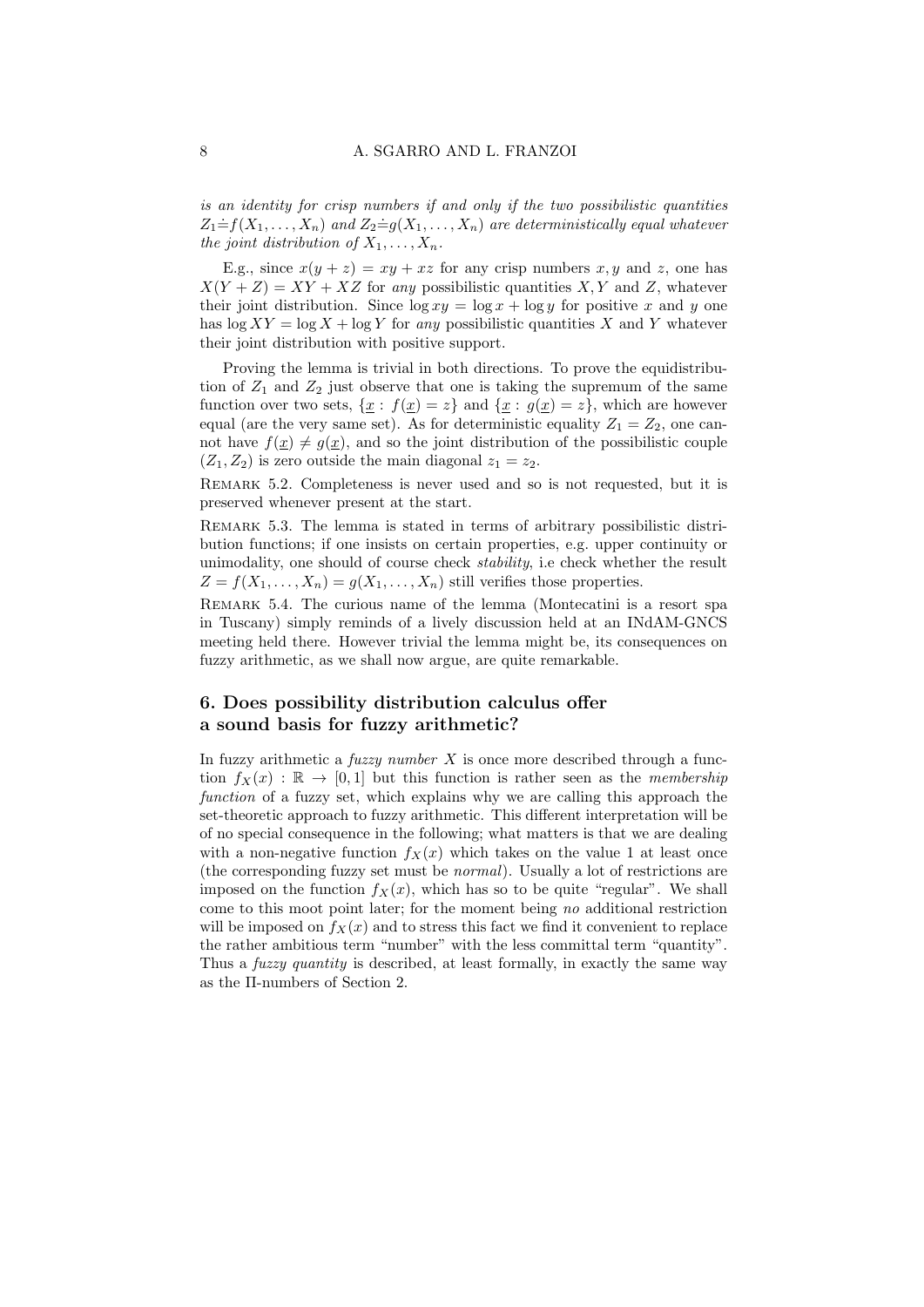Nothing like a joint distribution is present, however: in a way, a fuzzy quantity X is the same as its corresponding function  $f_X(x)$ . In particular, two equidistributed numbers are the very same number: equidistribution boils down to strict equality, is indistinguishable from it. Given a binary operation  $Z = X \circ Y$  fuzzy arithmetic states that

$$
f_Z(z) = f_{X \circ Y} \doteq \sup_{x,y: x \circ y = z} \min \left[ f_X(x), f_Y(y), \right]
$$

with  $f_Z(z) = 0$  if the minimization set is void. By the way, the functions involved are usually so regular that the supremum is almost unavoidably a maximum. Even if the definition is usually justified by means of the so-called *exten*sion principle of fuzzy-set theory (cf. e.g. [4, 18]), the reader will recognize the corresponding definition for Π-numbers in the special case of non-interactivity, when  $f_{X,Y}(x, y) = \min [f_X(x), f_Y(y)].$ 

In fuzzy arithmetic as built on this basis, several unpleasant facts occur, which seem to contradict Montecatini lemma, for example:

$$
X(Y + U) \neq XY + XU
$$
,  $X - X \neq 0$ ,  $\frac{1}{X} \neq X^{-1}$ .

In the last case we are of course assuming  $f_X(0) = 0$ ; the first side of  $\frac{1}{X} \neq$  $X^{-1}$  refers to the binary operation of division, while the second side to the deterministic (1-dimensional) function of inversion; for the crisp number  $X = 1$ seen as a fuzzy number recall that one has  $f_X(1) = 1$ , else 0.

As a first comment: even in probability theory one would have nasty claims as the ones above, were one so clumsy as to confuse equidistribution with deterministic equality. Everything becomes quite clear as soon as one would write:

even if X and  $\tilde{X}$  are equidistributed

$$
X(Y+U) \neq XY + \tilde{X}U \ , \ X-\tilde{X} \neq 0 \ , \ \frac{1}{X} \neq \tilde{X}^{-1}
$$

as happens also in probability theory, by the way. In accordance with Montecatini lemma, one has three equalities as soon as X and  $\tilde{X}$  are not only equidistributed but also deterministically equal, and only in this case the symbol  $X$  can be disposed of and be replaced by  $X$ . This implies that even in set-theoretic fuzzy arithmetic one should not give up the precious distinction between equidistribution and deterministic equality, and therefore one should not use a single symbol  $X$  to denote two equidistributed fuzzy number which are not the same number.

By the way, observe that when dealing with crisp numbers the distinction between equidistribution and deterministic equality would still make sense (the first and the second co-ordinate of the point (3,3) of the Cartesian plane are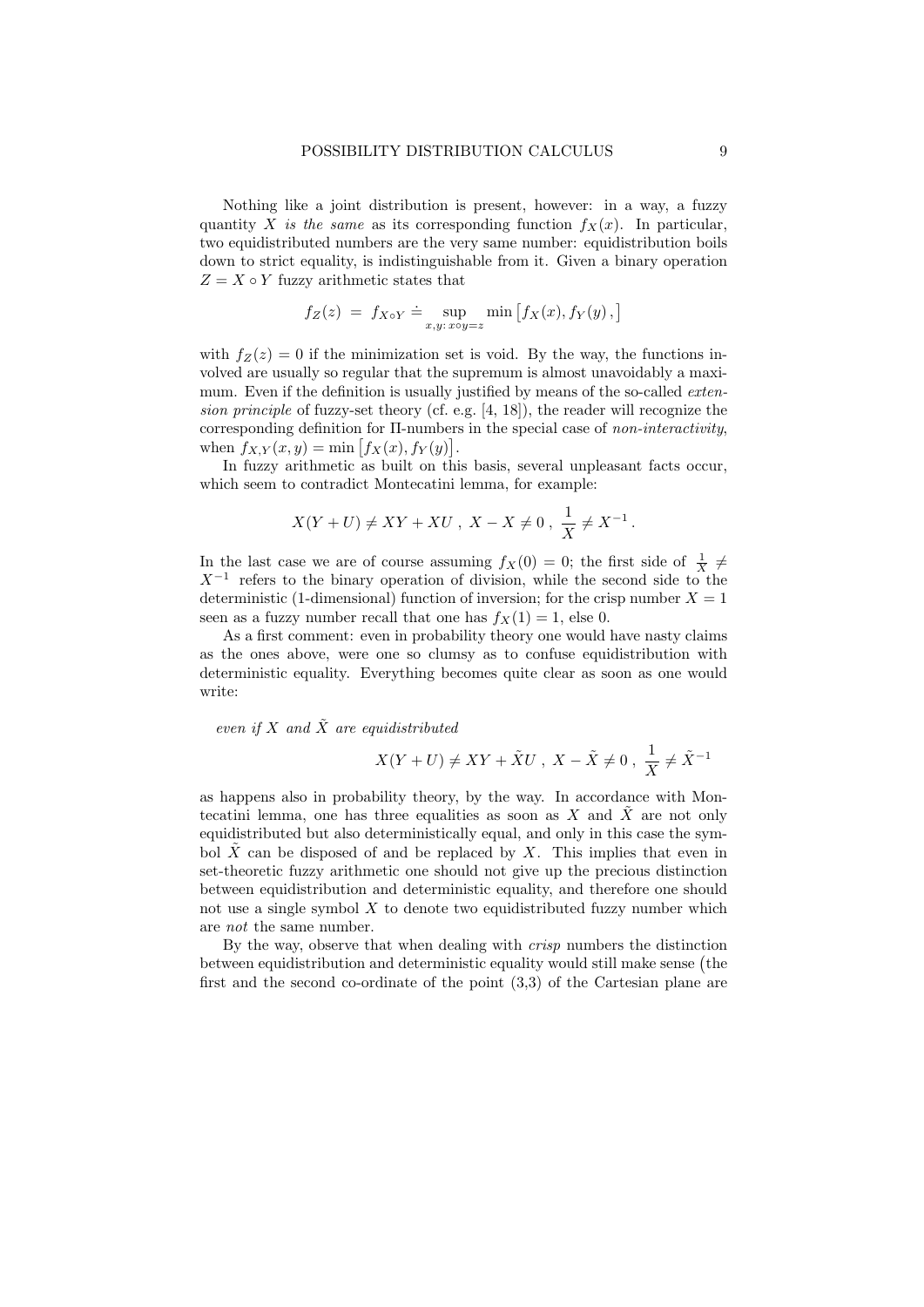equal at a certain level of abstraction, but different at another level, proof be the fact that the first co-ordinate, unlike the second, possesses the qualification "abscissa" and can be increased without having to increase the second); however, in the crisp case the distinction is of no consequence in calculations: 3+3=6 whatever the level of abstraction. We deem that building fuzzy arithmetic by taking inspiration from crisp arithmetic rather than random arithmetic has been a sore mistake.

We come to another stumbling block of set-theoretic fuzzy arithmetic: what should a fuzzy number be, when does a fuzzy quantity deserve to be called a fuzzy number?

Everybody agrees that (piecewise) linear fuzzy triangles  $(u, a, v)$  as in Section 2 do qualify for appropriate fuzzy numbers, but the increasing portion on  $[u, a]$  and the decreasing one on  $[a, v]$  should be allowed to be non-linear, even if "regular enough". Definitions of fuzzy numbers found in the literature are slightly at divergence from one another, but the following requests appear to be typical, thinking of a triangular number  $(u, a, v)$  as a starting point:

outside [u, v] the function  $f_X(x)$  is zero,  $f_X(a) = 1$ ,  $f_X(x)$  is strictly increasing on  $[u, a]$  and strictly decreasing on  $[a, v]$ ; to ensure that the suprema of marginalizations are also maxima (are actually achieved) one further imposes upper semicontinuity

We make some critical remarks: definitions like this rule out fuzzy intervals  $[u, a, b, v]$  but then should one be allowed to sum an appropriate fuzzy number with a fuzzy quantity which is not a number, even if the addition rule is available and readily usable? More seriously: the support, i.e. the subset of R where  $f_X(x) \neq 0$ , has to be an interval: what about the inverse  $Y = X^{-1}$ of the quite appropriate linear triangle  $X = (0, 1, 2)$ ? The rule to compute  $Y = \phi(X) = X^{-1}$  is available and usable, but it gives back a quantity whose support is a half-line; the unpleasant consequence would be that the inverse of a number, be it fuzzy, is not a number, be it fuzzy. All this entails, no wonder, that the word *unstable* pops up quite frequently in set-theoretic fuzzy arithmetic. Unfortunately, unassuming fuzzy quantities, which might work as a sort of "escape route", are usually ruled out.

Once more we prefer to mimic probability theory and its authoritative century-old history. The definition of random variables, both in the explicit Kolmogorov's approach and in the implicit Pitt's approach, are as ample as the mathematics of  $\sigma$ -additive measures allows it to be, even if this gives obviously room to "monsters" one will never use in practice. Important theorems require that the definition be restricted, for example one might require that the variance of  $X$  does exist, or even, as happens in statistics, that  $X$  is normal (gaussian). In our opinion the same should be done in fuzzy arithmetic: the definition should be as large as the maxitive mathematics of suprema allow it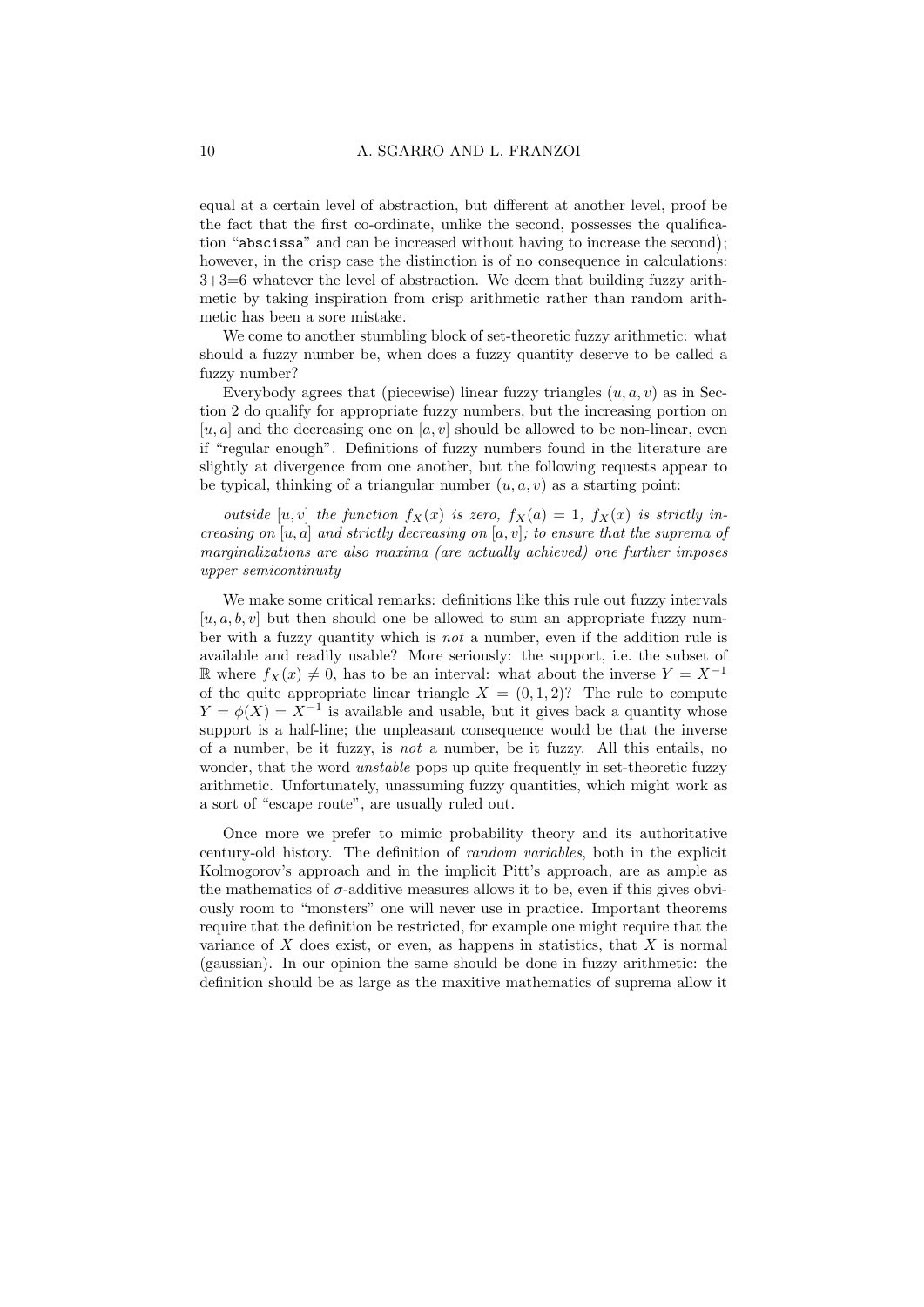to be, precisely as we did in Section 2 with Π-numbers. Needless to say, important theorems may require that the fuzzy number is very regular, for example that it fits the definition with upper semicontinuity given above.

We are strongly convinced that fuzzy arithmetic should be done along the generous lines that we have settled for possibilistic arithmetic. To resume:

- a fuzzy number X should be defined by a non-negative function  $f_X(x)$ without any restriction, save for normality if one is interested only in complete arithmetic
- one may ignore interactivity, provided one is able to distinguish at least between equidistribution  $X \approx Y$ , i.e.  $f_X(x) = f_Y(x)$ , and deterministic equality  $X = Y$

Remark 6.1 (Irrelevance). A theorem known very early in fuzzy arithmetic, for which cf. e.g.  $[3, 4, 7, 8, 18, 20]$ , deals with generalized fuzzy triangles X and Y whose defining functions  $f_X(x)$  and  $f_Y(x)$  on the common support  $[u, v]$ are bound to be convex-cup, which certainly is the case in the piecewise linear situation of an actual triangle. The generalized triangles  $X$  and  $Y$  are assumed to be equidistributed,  $f_X(x) = f_Y(x)$ . Think now of a binary operation  $X \circ Y$ "regular enough" which might be the sum  $X + Y$  or the product  $X \cdot Y$  (in the latter case one has however to assume also  $u > 0$ , i.e. a non-negative support). This is a proto-example of *irrelevance*, because it can be proven, using our terminology, that the distribution function  $f_{X\circ Y}(x)$  of  $X \circ Y$  is the same both under non-interactivity and under deterministic equality; the choice of the joint distribution out of these two is irrelevant. This relevant fact, in itself quite fortunate, has probably had a bad consequence, since it has masqued the importance of accurately distinguishing between two different ways of sticking together marginal distributions: irrelevance is not always at hand.

### 7. Conclusions and future work

We did mathematics rather than philosophy: the discussion remains open whether a possibilistic number is related or not to a fuzzy number thinking of the meaning of fuzziness and logical possibilities. Our point is that they should be tackled in the same way insofar as mathematical calculations are involved: after all, even in probability theory, or rather in probability theories [5], the same calculations can be interpreted in quite different ways by objectivists (empiricists, followers of Ludwig von Mises, 1881-1973) versus subjectivists (neo-Bayesians, followers of Bruno de Finetti, already mentioned, and Leonard J. Savage, 1917-1971).

The message is: everything works if, beside non-interactivity (which is always there, even if implicit or even "hidden"), one considers also deterministic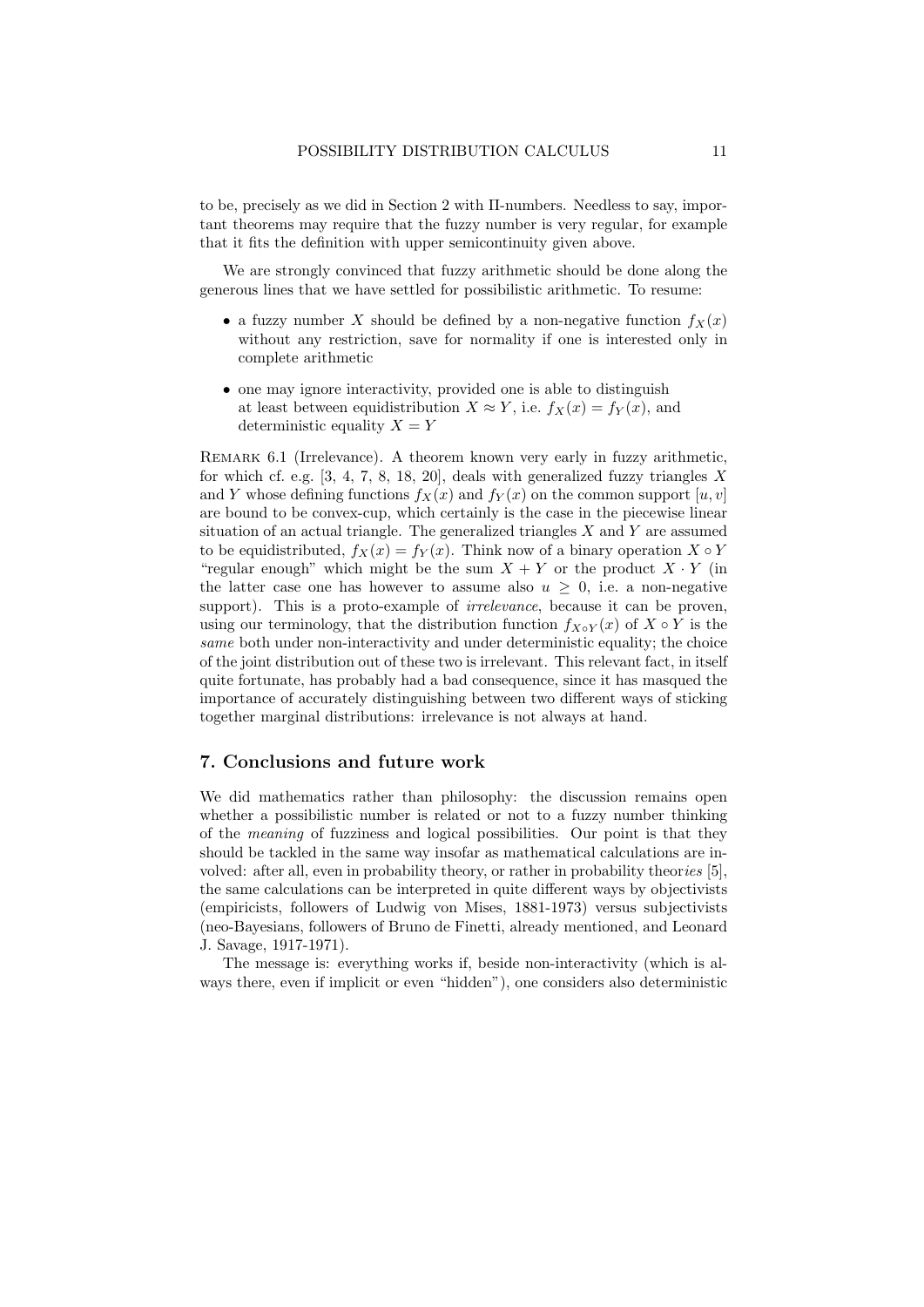equality. Crisp arithmetic may ignore the difference, but random and fuzzy arithmetic cannot.

The theoretic framework which has been presented above is best appreciated in contexts where heavy computations are needed, a meaningful example being our coding-theoretic paper [9], to which the reader is referred. As for future work, one might ask: should a Pitt-like approach to possibilistic and fuzzy arithmetic be relinquished in favor of an explicit Kolmogorov-like approach? At present, this remains a moot point: in probability the advantages of the explicit approach are quite obvious when one moves to complicated stochastic processes, not even necessarily ergodic, but an analog theory of possibilistic or dynatic processes is at the moment almost non-existing; cf. however [16, 17] and also [9], where the possibilistic processes envisaged are actually quite unassuming.

## Acknowledgment

This work is done within INdAM-GNCS research programs.

#### **REFERENCES**

- [1] C. CARLSSON, R. FULLÉR, AND P. MAJLENDER, Additions of completely correlated fuzzy numbers, IEEE International Conference on Fuzzy Systems (2004), 535–539.
- [2] L. COROIANU AND R. FULLÉR, On multiplication of interactive fuzzy numbers, IEEE International Symposium on Intelligent Systems and Informatics, SISY (2013), 181–185.
- [3] D. DUBOIS AND H. PRADE, Additions of interactive fuzzy numbers, IEEE Transactions on Automatic Control, AC-26 4 (1981), 926–930.
- [4] D. DUBOIS AND H. PRADE, Fundamentals of fuzzy sets, Kluwer Academic Publishers, 2000.
- [5] T. L. FINE, *Theories of probability*, Elsevier, 1973.
- [6] L. Franzoi, Irrelevance in incomplete fuzzy arithmetic, 18th International Symposium on Symbolic and Numeric Algorithms for Scientific Computing, SYNASC, 2016, pp. 287–291.
- [7] L. Franzoi, Fuzzy information theory with applications to computational linguistic, Ph.D. thesis, University of Bucharest, 2018.
- [8] L. FRANZOI AND A. SGARRO,  $(Ir)$ relevance of interactivity in fuzzy arithmetic, Math. Pannon. 25/1 (2015), 1–11.
- [9] L. FRANZOI AND A. SGARRO, Fuzzy Signals fed to Gaussian Channels, Soft Methods for Data Science, SMPS, 2016, pp. 221–228.
- [10] L. Franzoi and A. Sgarro, Fuzzy Hamming distinguishability, 2017 IEEE International Conference on Fuzzy Systems, FUZZ-IEEE, 2017, pp. 1–6.
- [11] L. Franzoi and A. Sgarro, Linguistic classification: T-norms, fuzzy distances and fuzzy distinguishabilities, Knowledge-Based and Intelligent Information &